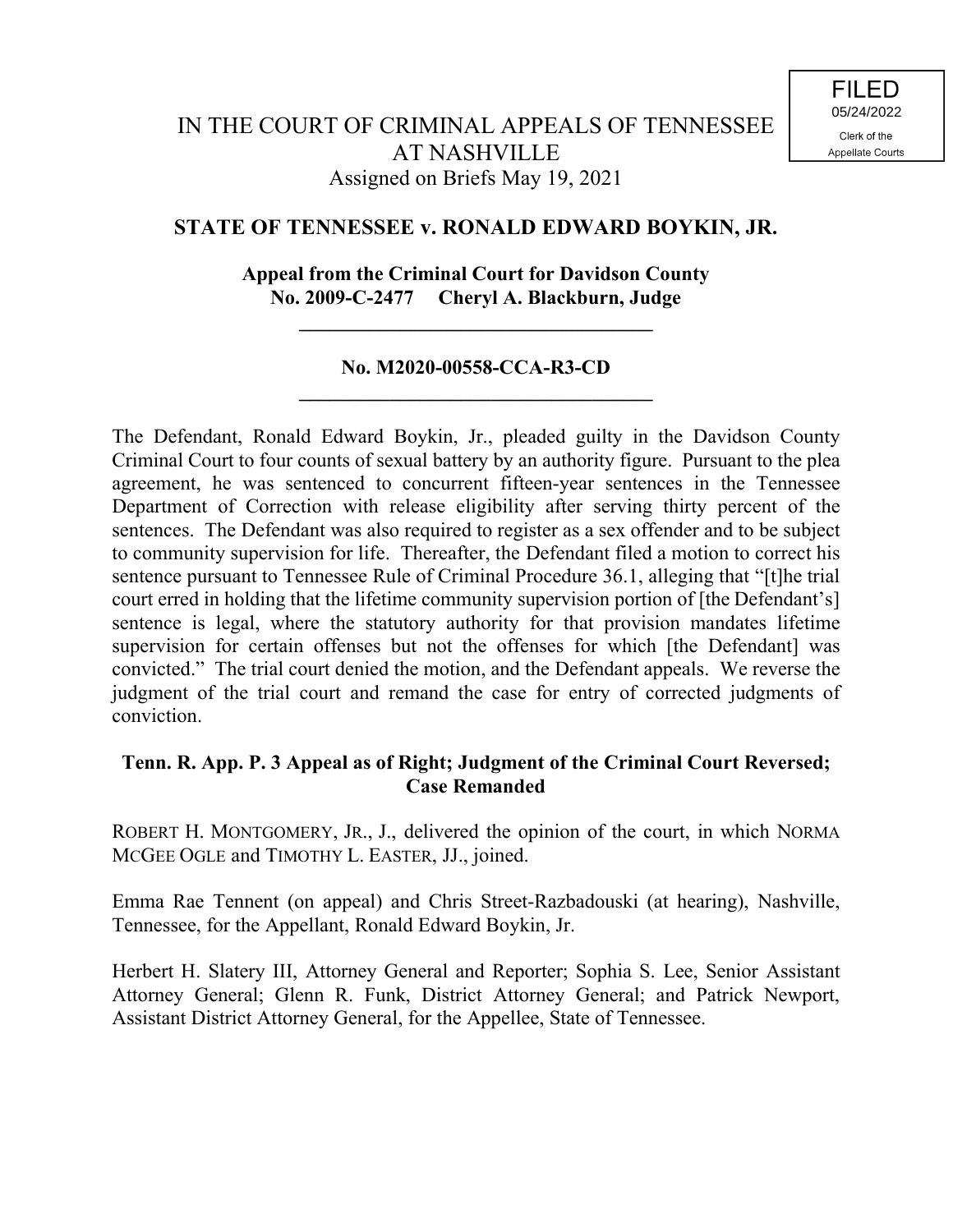#### **OPINION**

#### **I. Factual Background**

On August 10, 2009, the Davidson County Grand Jury returned a sixty-count indictment charging the Defendant with thirty counts of sexual battery by an authority figure, twenty-one counts of rape, and eleven counts of statutory rape by an authority figure.

The Defendant ultimately pleaded guilty to four counts of sexual battery by an authority figure. At the Defendant's February 3, 2010 guilty plea hearing, the trial court cautioned the Defendant that he was under oath and that he was required to answer questions truthfully or potentially face perjury charges. The Defendant said that he understood. The trial court stated that the plea agreement reflected that the Defendant was pleading guilty to four counts of sexual battery by an authority figure, that he was receiving concurrent sentences of fifteen years for each count with release eligibility after serving thirty percent of the sentences, and that the remaining charges against the Defendant were dismissed. The Defendant agreed that the trial court's summary of his guilty plea was correct.

The trial court informed the Defendant that if he had been convicted at trial of sexual battery by an authority figure, he would have been subject as a Range I offender to a sentence between three years and six years with thirty percent release eligibility. However, pursuant to the plea agreement, he would receive an out-of-range sentence of fifteen years on each count. The Defendant said that he understood and that he was waiving any issues regarding the sentences.

The trial court cautioned that as a "consequence[]" of the plea, the Defendant would be required to register as a sex offender and would be subject to community supervision for life after his release from confinement. The Defendant agreed that he understood. The trial court further explained that the Defendant would have to remain on the sex offender registry for the rest of his life; however, after fifteen years, he could petition the court to be released from community supervision. The Defendant agreed that he understood.

The trial court noted that the Defendant had faced a total of sixty charges in a "very large indictment" and that the Defendant would have been required to register as a sex offender and would have been subject to community supervision for life if he had been convicted of any of the charged offenses at trial.<sup>1</sup> The trial court advised the Defendant

 $\overline{a}$ 

<sup>&</sup>lt;sup>1</sup>The trial court stated that the Defendant would have been subject to community supervision for life had be been convicted at a trial of the charged offenses of sexual battery by an authority figure, rape, and statutory rape by an authority figure. However, at the time the Defendant committed the offenses,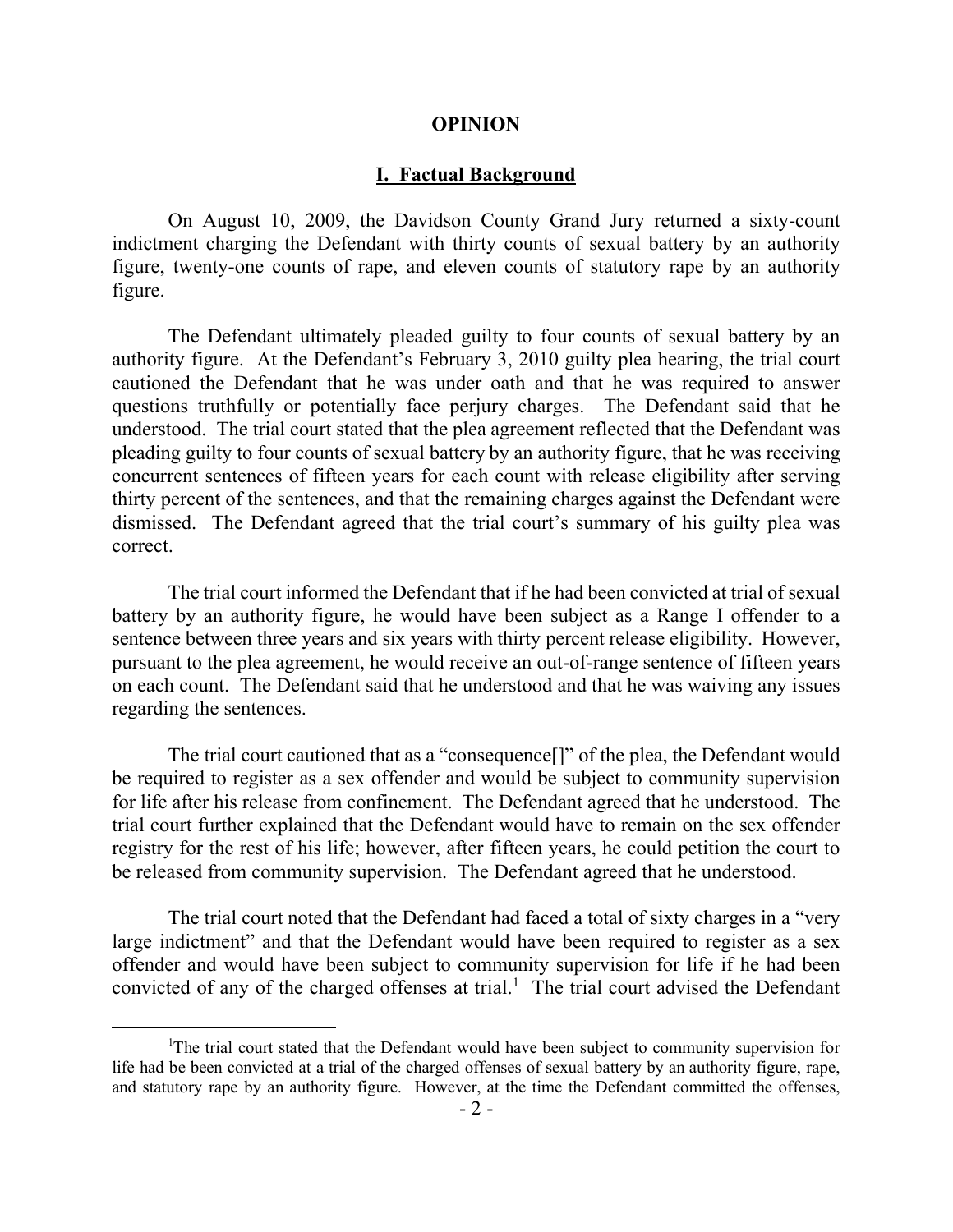that a conviction for sexual battery by an authority figure carried a sentence of three to fifteen years, that a conviction for rape carried a sentence of eight to twelve years and required 100% service of the sentence in confinement, and that a conviction for statutory rape carried a sentence of one to two years. The Defendant agreed that he understood.

The trial court asked if trial counsel had explained the charges and the range of punishment for each offense. The Defendant said yes and stated that trial counsel had advised him that he could have received consecutive sentences if he were convicted at trial, particularly because the offenses concerned multiple sexual acts involving minor children. The Defendant said that he had thoroughly discussed everything about his case with trial counsel. The Defendant said that he had read the plea agreement with trial counsel, that trial counsel had answered the Defendant's questions to the Defendant's satisfaction, and that he was satisfied with trial counsel's representation.

The Defendant said that he was not taking any medication, that he had no questions, and that he had no difficulty understanding what he was doing. The Defendant noted that he had a bachelor's degree and was pursuing a master's degree. The Defendant understood that he did not have to plead guilty, that he had a right to trial, and that he was giving up that right by pleading guilty. He said that no one had threatened him or promised him anything other than what was in the plea agreement in order to convince him to plead guilty.

The State recited the following factual basis for the guilty pleas:

In 2009-C-2477 had the State's case gone to trial the State expects the proof would have shown that the defendant was a schoolteacher at Donelson Middle School employed by Metro School System and was teaching in the Make a Change program dealing with troubled kids.

Following a traffic stop here in Davidson County it was discovered that the defendant had outstanding warrants for sexual assault in another county. Once those allegations were made public four of the children  $-$  or the teenage boys in the defendant's Make a Change program here in Davidson County came forward with allegations that they had been sexually abused by the defendant.

 $\overline{a}$ 

Tennessee Code Annotated section 39-13-524 provided mandatory community supervision for life for offenders who committed aggravated rape, rape, aggravated sexual battery, or rape of a child. *See* T.C.A. § 39-13-524 (Supp. 2008) (subsequently amended). Thus, only convictions of the rape charges would have subjected the Defendant to community supervision for life.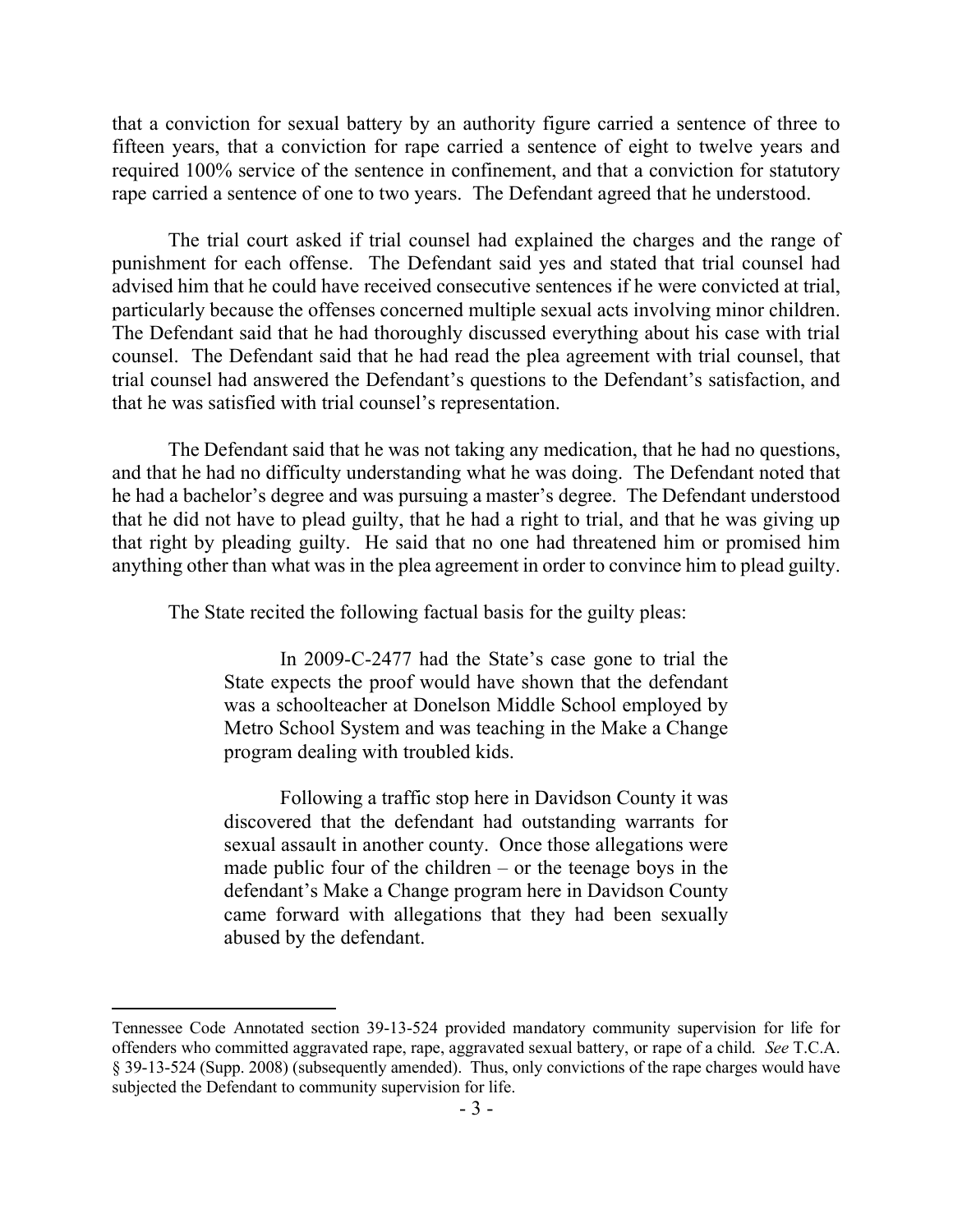All of these boys were between the ages of thirteen and fifteen-years old. All of the boys or the victims had single mothers who were befriended by the defendant, and eventually the defendant convinced the mothers to allow the boys to spend the night at his home. During these overnight visits the defendant would sleep in the nude with the victims and would attempt to rub his penis against the boys['] rear ends or even to penetrate their rectums with his penis.

The Defendant agreed that the facts the State read into the record were accurate.

The trial court summarized the terms of the plea agreement:

So in Counts 1, 23, 57, and 59 I'm going to find you guilty of sexual battery by an authority figure. It's a C felony. They're going to be career statuses in terms of the length of the sentence, which is fifteen years with a thirty percent release eligibility.... They're all concurrent with each other.... You will have to register as a sex offender when released as well as have lifetime supervision. You're waiving the range issue and the – but not the percentage issue. It's a *State vs. Hicks* plea.[ 2 ] All other counts are dismissed as part of this plea.

The Defendant later filed a petition for habeas corpus relief, in which he raised several issues, including a challenge to the lifetime community supervision requirement of his sentences as being "in direct contravention of the statute, which does not require lifetime community supervision for the offense of sexual battery by an authority figure." *See Ronald E. Boykin v. Jerry Lester, Warden*, No. W2013-01699-CCA-R3-HC, 2014 WL 1389497, at \*1 (Tenn. Crim. App. at Jackson, Apr. 8, 2014), *perm. app. denied* (Tenn. Sept, 18, 2014).

The habeas corpus court summarily dismissed the petition, and, on appeal, this court affirmed the dismissal. *Id.* at \*2. As relevant in the present case, this court stated in the previous appeal that in order to sustain a successful habeas corpus challenge on an illegal sentence claim, the Defendant was required to attach sufficient documentation to his habeas

 $\overline{a}$ 

 $2$  Our supreme court has approved the use of so-called "hybrid" sentences, whereby a defendant pleads guilty to a sentence length in one range but a different range classification for purposes of calculating the release eligibility date. *See Hicks v. State*, 945 S.W.2d 706 (Tenn. 1997). The practice is limited to an agreement for a sentence length which does not exceed the statutory maximum. *See Hoover v. State*, 215 S.W.3d 776 (Tenn. 2007) ("A plea-bargained sentence may legally exceed the maximum available in the offender Range so long as the sentence does not exceed the maximum punishment authorized for the plea offense.").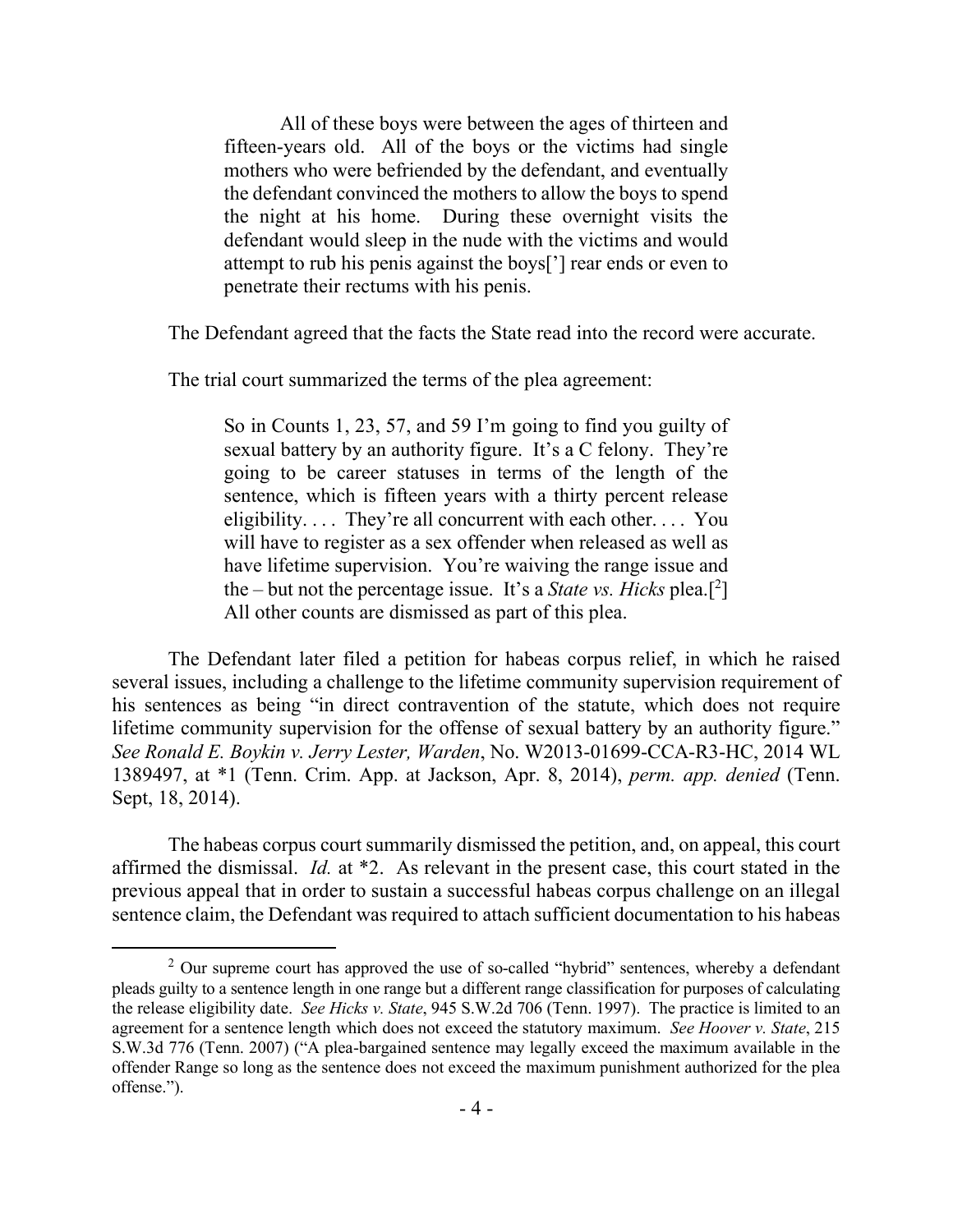corpus petition to establish the illegality. *Id.* However, the Defendant failed to include a transcript of the guilty plea hearing; therefore, this court had "no way to determine whether the lifetime community supervision was part of his guilty pleas or was merely a clerical mistake on the judgment forms, which may be corrected by the trial court through the entry of corrected judgments." *Id.*

On December 5, 2019, the Defendant filed the instant "Motion to Correct Illegal Sentence Pursuant to Rule 36.1." In the motion, the Defendant acknowledged that pursuant to *Hicks*, a "hybrid plea" is permissible so long as it does not exceed the maximum punishment for the offense. However, the Defendant contended Tennessee Code Annotated section 39-13-524 did not mandate lifetime supervision for sexual battery by an authority figure. The Defendant contended, therefore, that "the judgments sentencing him to lifetime supervision 'pursuant to TCA 39-13-524' are not authorized by the applicable statute and must be corrected."

At the hearing on the motion, the trial court stated that the Defendant had been released from confinement and was under community supervision for life, "which is what he is challenging in this." The trial court noted:

> On the four-page plea petition that was signed at the time of the plea, and my signature on the front of the file, or the front of the petition to plead guilty, I have made note "register as a sex offender, community supervision" with a thing that says "discussed in open court." Where the actual plea agreement is worked out, it says "register as sex offender, and then 39-13- 524 lifetime supervision discussed in open court," and I added to that, indicated we discussed that in open court.

The trial court further noted that if the Defendant had gone to trial on the charges to which he pleaded guilty, he would not have received community supervision for life.

The Assistant District Attorney who prosecuted the Defendant's case but was no longer with the District Attorney's office, testified that at the time of the Defendant's case, she was assigned to the Child Physical and Sexual Abuse Unit, which prosecuted cases of severe child abuse and sexual abuse of children. She agreed she knew that the offense of sexual battery by an authority figure "would not carry community supervision for life." She recalled that the Defendant had committed crimes against children in a different school district and had "circumvented the background check" when he began working for the Metro School System. The former prosecutor said she was concerned that the Defendant could "wind up in another school system perping on other children . . . ." She recalled telling the Defendant that having teenage boys as witnesses was "a difficult challenge" in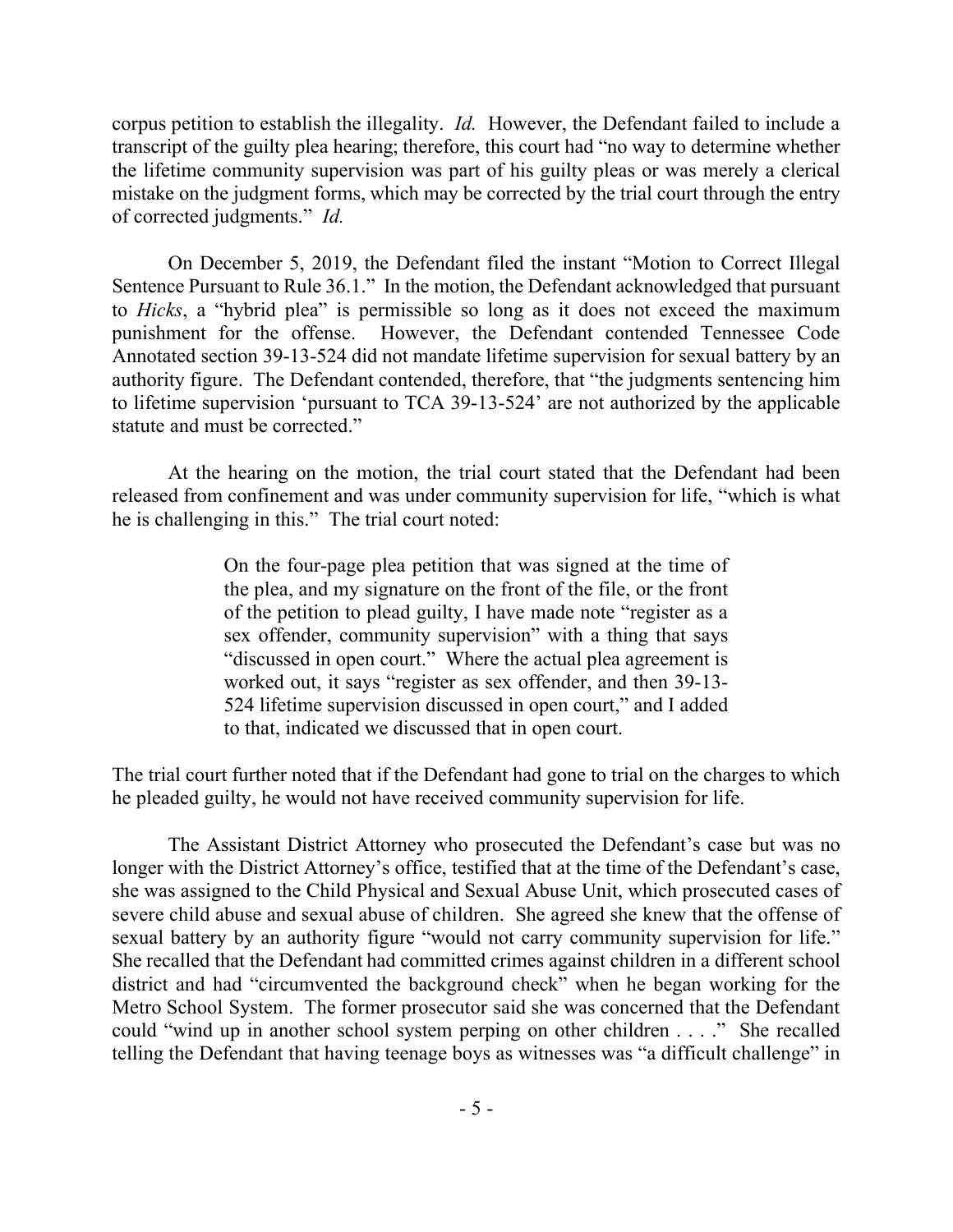a prosecution but that two of the boys were willing to testify about what the Defendant had done to them.

The former prosecutor did not recall specifically advising the Defendant that the State would not agree to a guilty plea unless he agreed to community supervision for life. She stated, however, "that for me to have given him a compromise or a *Hicks* plea of that nature, there would've had to have been some concession," noting that she thought the Defendant was dangerous and that he had a prior history of abusing children. She said that by "compromise plea," she meant the dismissal of the rape charges, which required one hundred percent service of the sentence in confinement and community supervision for life. She stated that if the Defendant had been convicted of rape, he faced a minimum sentence of eight years at one hundred percent, and the trial court could have ordered the convictions to be served consecutively, which would have exposed the Defendant to an extensive sentence. However, pursuant to the plea agreement the Defendant received a total effective sentence of fifteen years at thirty percent release eligibility. The former prosecutor said, "[I]f there were an error in knowing whether community supervision would be applicable under the circumstances, it was this argument that defense counsel now makes that community supervision isn't governed by [*Hicks*]. Not whether I knew that was applicable to the crime itself."

On cross-examination, the former prosecutor stated that the parties had discussed a *Hicks* plea, which allowed the parties to negotiate outside the range for a Range I offender but within the maximum sentence for the class of felony to which the Defendant pleaded guilty. She maintained that the trial court would not have allowed the Defendant to plead guilty to a sentence that was "[s]omething outside of what the law allowed. There would've been another check on that beyond my own mistake." She maintained that in exchange for the dismissal of the rape charges, which required the Defendant to serve one hundred percent of the sentence in confinement, the Defendant had to make "some kind of concession" and that simply agreeing to a fifteen-year sentence was not an acceptable "concession."

The former prosecutor stated that she was concerned about the Defendant's being "[a]nywhere near children or in any position of authority over children at all," such as "churches, youth programs, Big Brothers, Big Sisters, anything of that nature that would have put him in a position that wouldn't show up on some sort of background check where he would be able to be an authority figure in these kids' lives." She acknowledged that the law differentiated between when sex offenders and violent sex offenders were eligible to petition for removal from the registry.

The trial court asked if trial counsel were "trying to go back into the plea negotiation[.]" Trial counsel responded he was trying to clarify that the former prosecutor's goal had been to keep the Defendant away from schools and that she thought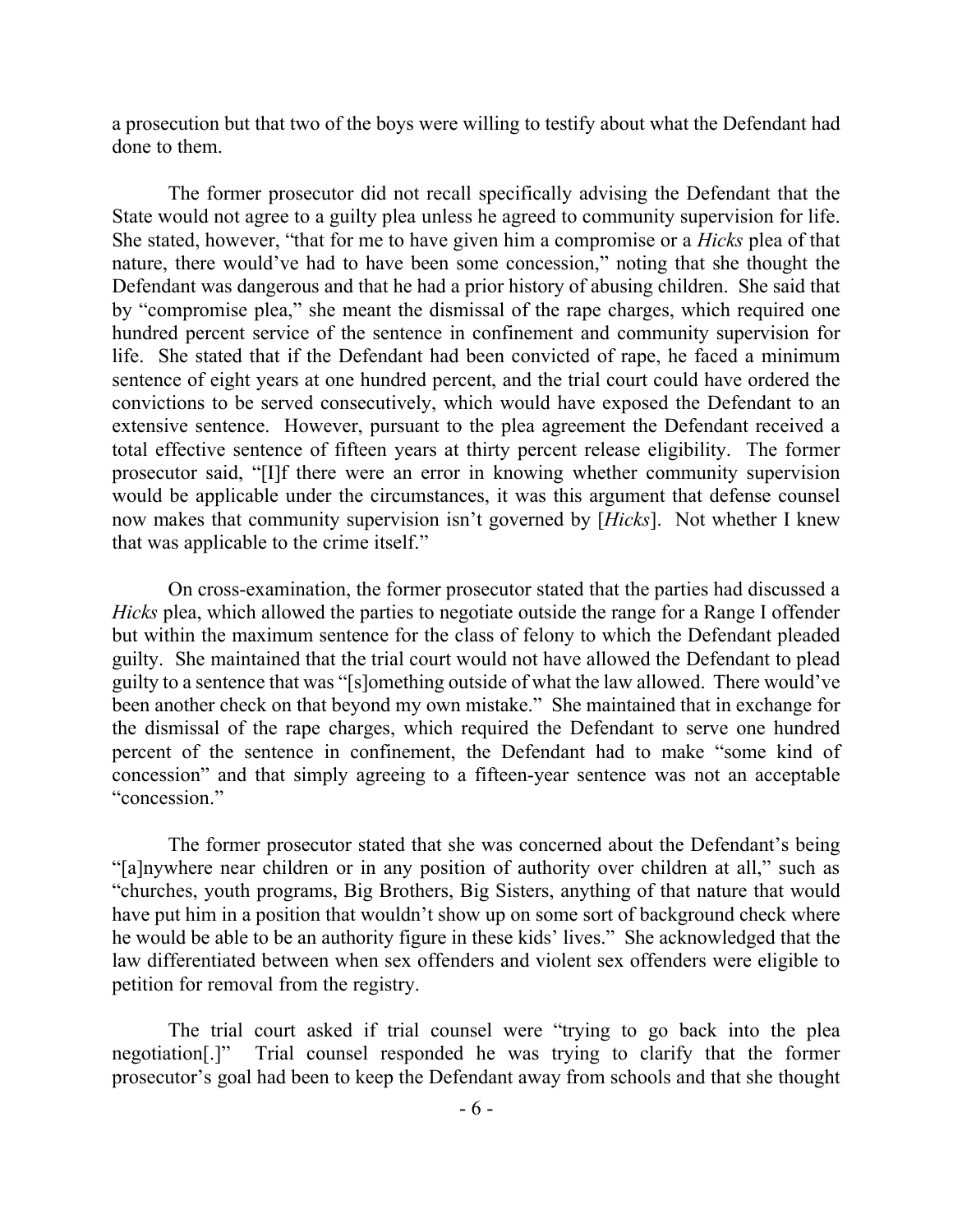her goal could be accomplished only with community supervision. Trial counsel said he wanted to establish that lifetime supervision was not necessary because the Defendant was on the sex offender registry which would have prohibited him from being in a school.

The trial court stated that it had examined the plea petition and observed that it had handwritten on the plea petition the language mandating the lifetime supervision. The trial court explained that the requirement was noted by trial counsel and the former prosecutor at the guilty plea hearing. Additionally, the trial court recalled that it had cautioned the Defendant at the guilty plea hearing that lifetime supervision was a requirement of the guilty plea. The former prosecutor confirmed that she would have interrupted the trial court if it had stated the provisions of the agreement incorrectly.

Trial counsel testified that he recalled discussing the community supervision for life requirement with the prosecutor. Trial counsel also recalled talking with the Defendant about the community supervision for life requirement and stated that his investigator "recall[ed] being at the same meeting." Trial counsel said that his memory of the negotiations was consistent with the former prosecutor's testimony.

Trial counsel said that he and the Defendant "spent quite a bit of time" discussing the possible consequences of going to trial or pleading guilty, including potential sentences. He specifically discussed the community supervision for life requirement. Trial counsel explained to the Defendant that the supervision requirement "was a part of the whole package of him just getting three convictions as opposed to going to trial." Trial counsel and the Defendant reviewed the sentences the Defendant could receive if he were convicted at trial and the likelihood of consecutive sentencing. Trial counsel said that if the trial court had announced the terms of the plea agreement incorrectly, he would have interrupted the court and "said that is not what we agreed to."

The Defendant's motion counsel acknowledged that from trial counsel's testimony and the former prosecutor's testimony, the community supervision for life requirement appeared to have been "a material element of the plea." Therefore, pursuant to Tennessee Rule of Criminal Procedure 36.1, the Defendant should be able to withdraw his guilty plea or have his sentences corrected. Motion counsel stated that the Defendant was "not trying to withdraw the plea," only requesting the sentence "just be corrected as to the community supervision."

The trial court denied the Rule 36.1 motion, finding that Defendant agreed to the community supervision for life requirement as a result of plea negotiations. On appeal, the Defendant challenges the trial court's ruling.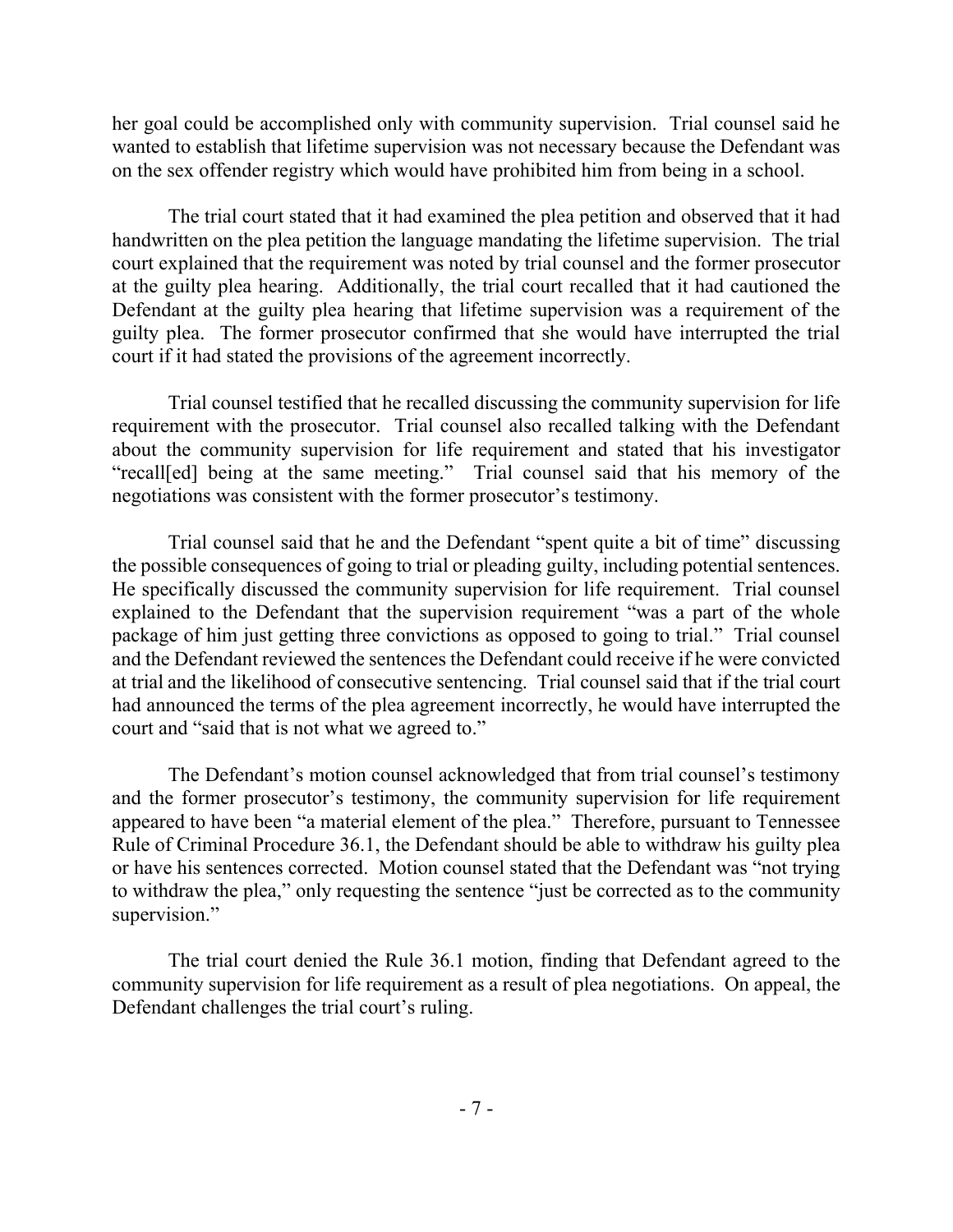## **II. Analysis**

Tennessee Criminal Procedure Rule 36.1 states, in relevant part, that

(a)(1) Either the defendant or the state may seek to correct an illegal sentence by filing a motion to correct an illegal sentence in the trial court in which the judgment of conviction was entered. . . .

(a)(2) For purposes of this rule, an illegal sentence is one that is not authorized by the applicable statutes or that directly contravenes an applicable statute.

The trial court is required to file an order denying the motion if it determines that the sentence is not illegal. *Id*. at 36.1(c)(1).

Only fatal errors result in an illegal sentence and "are so profound as to render the sentence illegal and void." *Id*. at 595; *see State v. Cantrell*, 346 S.W.2d 445, 452 (Tenn. 2011). Fatal errors include sentences imposed pursuant to an inapplicable statutory scheme, sentences that designate release eligibility dates when early release is prohibited, sentences that are ordered to be served concurrently when consecutive service is required, and sentences that are not authorized by statute. *State v. Wooden*, 478 S.W.3d 585, 595 (Tenn. 2015). Errors which are merely appealable, however, do not render a sentence illegal and include "those errors for which the Sentencing Act specifically provides a right of direct appeal." *Id*.; *see Cantrell*, 346 S.W.2d at 449. Appealable errors are "claims akin to . . . challenge[s] to the sufficiency of the evidence supporting a conviction" and "involve attacks on the correctness of the methodology by which a trial court imposed sentence." *Wooden*, 478 S.W.3d at 595; *see Cantrell*, 346 S.W.2d at 450-52.

At the time the Defendant committed the offenses, sexual battery by an authority figure was not one of the enumerated offenses which required community supervision for life. Tennessee Code Annotated section 39-13-524(a) provided that

> In addition to the punishment authorized by the specific statute prohibiting the conduct, any person who, on or after July 1, 1996, commits a violation of § 39-13-502 [aggravated rape], § 39-13-503 [rape], § 39-13-504 [aggravated sexual battery], § 39-13-522 [rape of a child], or attempts to commit a violation of any of these sections, shall receive a sentence of community supervision for life.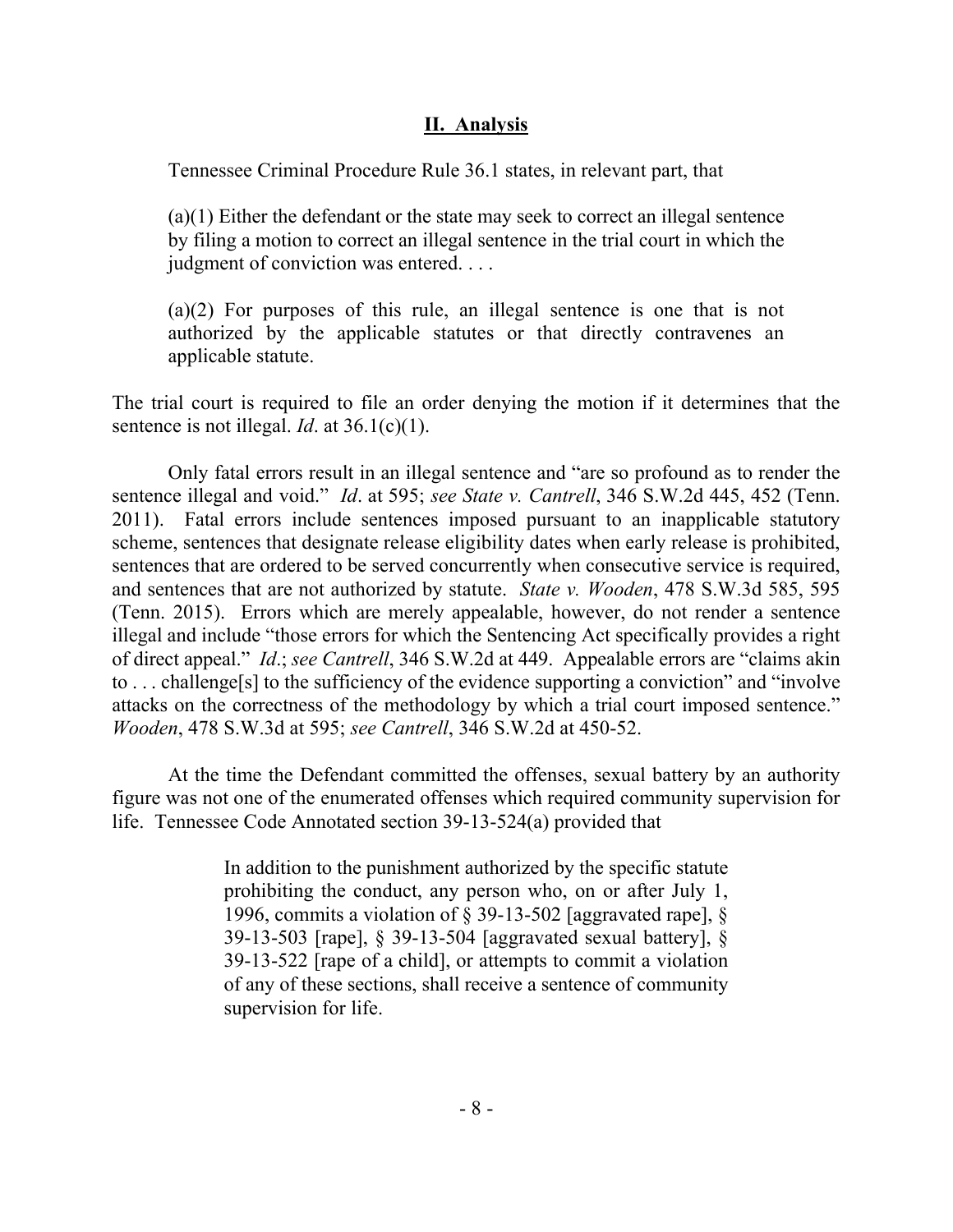The record reflects that the Defendant was charged with, but did not plead guilty to, offenses enumerated in Tennessee Code Annotated section 39-13-524 for which community supervision for life was required. Nevertheless, the trial court approved the parties' plea agreement, which called for the Defendant to receive community supervision for life after he served his fifteen-year sentence for four counts of sexual battery by an authority figure, an offense not listed in section 39-13-524. By all accounts, community supervision for life was a material component of the plea agreement. *See* Tenn. R. Crim. P.  $36.1(c)(3)(C)$ .

As noted above, "hybrid" sentences involving a sentence length in one range but utilizing a different range classification for purposes of calculating the release eligibility date are permissible. *See Hicks*, 945 S.W.2d 706. However, the sentence length may not exceed the statutory maximum. *See Hoover*, 215 S.W.3d 776. "The sentencing guidelines of the 1989 Act are jurisdictional and binding on trial courts." *McConnell v. State*, 12 S.W.3d 795, 800 (Tenn. 2000). Thus, a court must "ascertain and give effect to the legislature's intent without unduly restricting or expanding a statute's coverage beyond its intended scope." *Hicks*, 945 S.W.2d at 707.

In the present case, the plea agreement specified that the Defendant would serve fifteen years at 30%, followed by community supervision for life. "The sentence of community supervision for life shall commence immediately upon the expiration of the term of imprisonment imposed upon the person by the court or upon the person's release from regular parole supervision, whichever first occurs." T.C.A. § 39-13-524 (2018) (subsequently amended); *see Calvert v. State*, 342 S.W.3d 477, 490 (Tenn. 2011) ("The community supervision requirement is punitive and carries 'significant' consequences, including the payment of a supervision fee and regular reporting to a parole officer who has the discretion to impose conditions of supervision.")

Sexual battery by an authority figure is a Class C felony. *See* T.C.A. § 39-13-527 (2018). The maximum sentence for a Class C felony is fifteen years. *See id.* § 40-35- 111(b)(3) (2018).

The sentence the trial court imposed pursuant to the plea agreement involved punishment beyond that which is authorized for the offense, both because the Sentencing Act does not authorize the imposition of community supervision for life for sexual battery by an authority figure, and because a sentence involving service of fifteen years followed by community supervision for life exceeds the fifteen-year maximum allowable sentence for the offense. In this regard, we note that the community supervision for life statute is not codified in Title 40, Chapter 35, containing the Criminal Sentencing Reform Act of 1989. Rather, the community supervision for life statute is codified in Title 39, Chapter 13, pertaining to criminal offenses against the person.